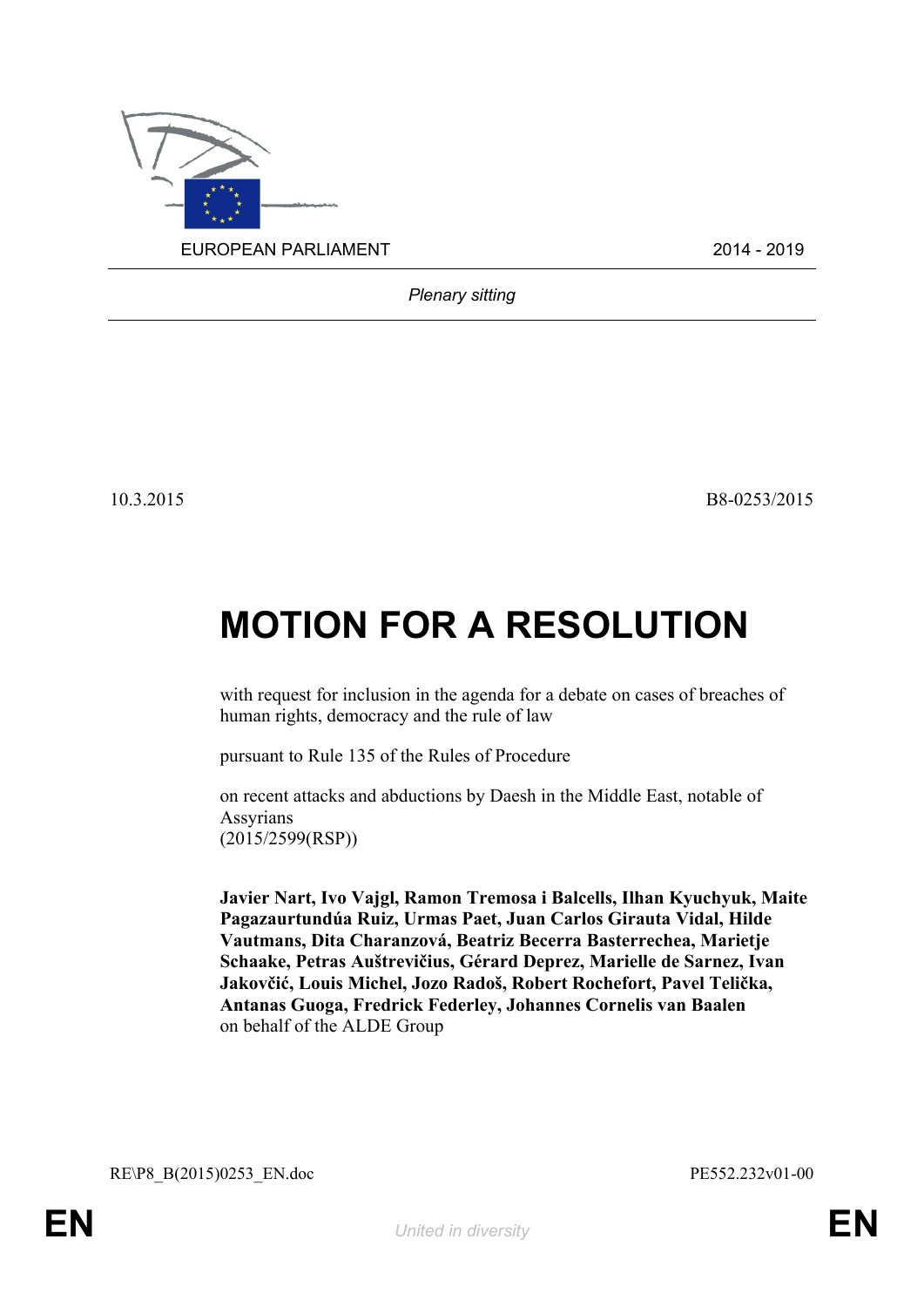## **B8-0253/2015**

## **European Parliament resolution on recent attacks and abductions by Daesh in the Middle East, notable of Assyrians (2015/2599(RSP))**

## *The European Parliament*,

- having regard to its previous resolutions on Iraq, Syria, Libya and Egypt, and in particular the one of 9 October 2013 on the recent cases of violence and persecution against Christians, the one of 19 September 2014 on the situation in Iraq and Syria and the ISIS offensive including the persecution of minorities, and the one of 12 February 2015 on the humanitarian crisis in Iraq and Syria, in particular in the IS context,
- having regard to the statements by the Vice-President of the Commission / High Representative of the Union for Foreign Affairs and Security Policy (VP/HR) on Iraq and Syria, and in particular the one of 16 February 2015 on the beheading of 21 Egyptian Coptic Christians in Libya,
- having regard to the EU guidelines on the promotion and protection of freedom of religion or belief adopted on 24 June 2013,
- having regard to the reports of the UN Special Rapporteur on freedom of religion or belief; having regard to statement by the UN high commissioner for Human rights on the murder of 21 Christians in Libya on 17 February 2015,
- having regard to the United Nations Declaration on the Rights of Persons Belonging to National or Ethnic, Religious and Linguistic Minorities of 18 December 1992; having regard to the UN Declaration on the Elimination of All forms of Intolerance and of Discrimination based on Religion or Belief of 1981,
- having regard to the Universal Declaration of Human Rights of 1948,
- having regard to Rule 135 of its Rules of Procedure,
- A. whereas according to reports the Middle East remains one of the most violent region of the world for Christians; whereas violence against Christians by the Daesh and other Islamic terrorist groups increased in countries like Iraq and Syria forcing more than 70 percent of Iraqi Christians and more than 700.000 Syrian Christians to flee their countries;
- B. whereas the Assyrians, one of the world's oldest Christian communities, have been under increasing pressure since Daesh captured large parts of the Middle East region and imposed the harsh interpretation of the Sharia law; whereas in Iraq the 250.000 Assyrians comprise a distinct ethno-religious group and it is estimated that up to 40.000 Assyrians lived in Syria before the country's civil war broke out in 2011;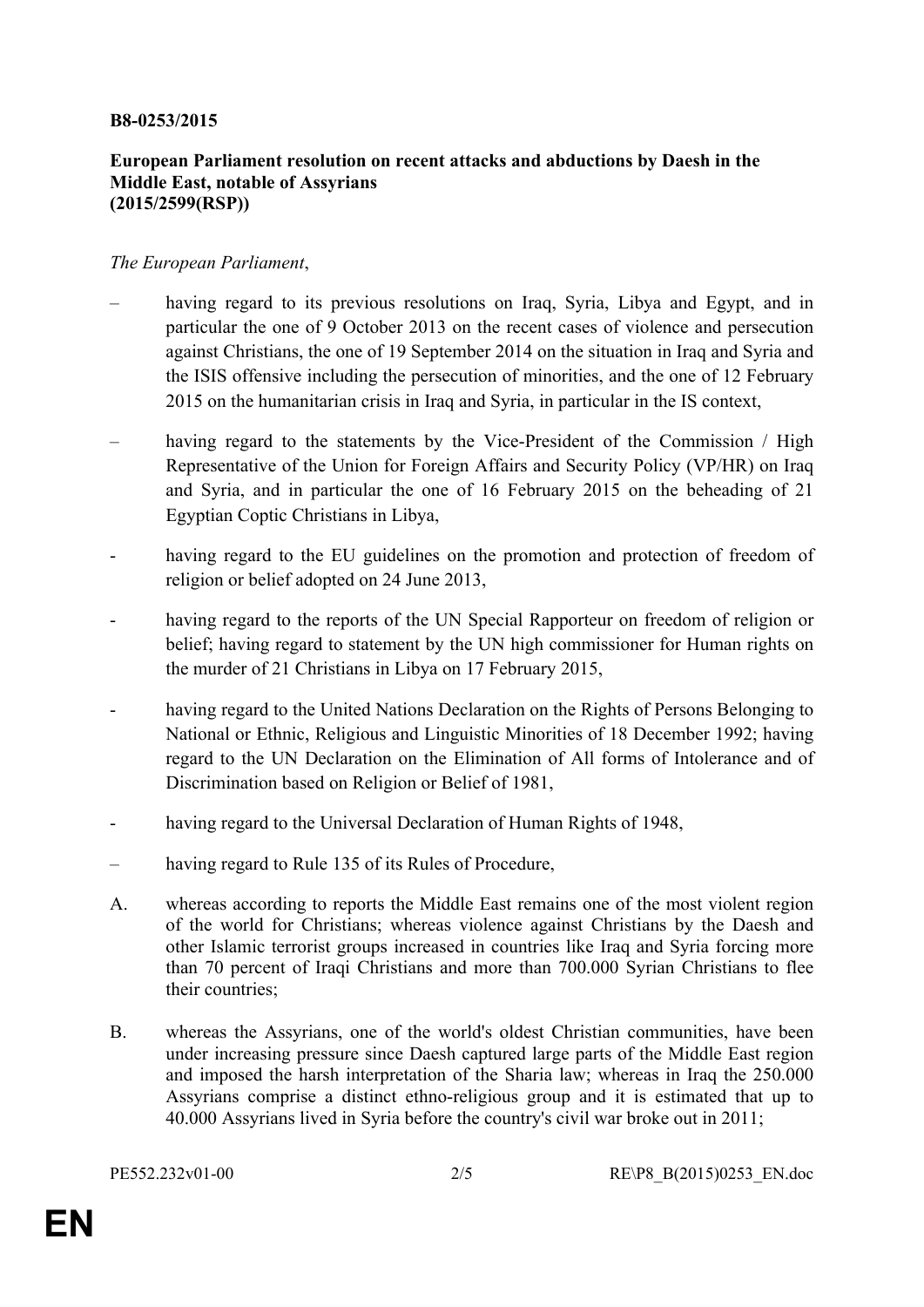- C. whereas on 23 February 2015, an estimated 220 Assyrians were captured by Daesh militants after sweeping into about 12 villages on the southern bank of the Khabur river, near the town of Tal Tamr in north-eastern Syria; whereas on 1 March 2015, 19 of those were freed apparently after a Sharia court ordered them to pay an unspecified amount of money levied as a tax on non-Muslims;
- D. whereas the attacks against religious minorities in Libya has increased due to the growing strength of Daesh and number of extremist Islamic groups; whereas the majority of Christians in Libya are Egyptian Copts; whereas on 15 February 2015, 21 Egyptian Coptic Christians were beheaded by a Libyan extremist group;
- E. whereas the United Nations and other international organisations have reported widespread serious violations of international human rights and humanitarian law committed by Daesh and associated groups in the Middle East and specially in Syria and Iraq against minority ethnic and religious groups, including targeted killings, forced conversions, abductions, selling of women, slavery of women and children, recruitment of children for suicide bombings, sexual and physical abuse and torture; whereas there are growing concerns for the welfare of those still trapped in areas controlled by Daesh forces as almost no international humanitarian assistance reaches those areas;
- F whereas Christian, Yezidi, Turkmen, Shabak, Kaka'e, Sabaeans and Shi'a communities as well as many Arabs and Sunni Muslims have been targeted by Daesh; whereas mosques, monuments, shrines, churches, and other places of worship, tombs and cemeteries, as well as archaeological and cultural heritage sites have been deliberately destroyed; whereas a campaign by Daesh has been initiated to destroy any traces of Assyrian culture and history;
- G. whereas according to international law each individual has the right to live according to their conscience and to freely hold and change religious and non-religious beliefs;
- H. whereas the promotion of democracy and respect for human rights, including the right to freedom of religion and belief, are fundamental principles and aims of the EU and constitute common ground for its relations with third countries; whereas political and religious leaders have a duty at all levels to combat extremism and promote mutual respect among individuals and religious groups;
- 1. Strongly condemns the recent attacks against Christians and other religious and ethnic minorities, in particular Assyrians and Egyptian Coptic by Daesh and expresses its solidarity with the families of the victims; is extremely concerned about the proliferation of episodes of intolerance, repression and violent events perpetrated by this and other terrorist organizations against religious and ethnic minorities, and most vulnerable groups including women and LGBTI community; strongly condemns attacks directed at civilian targets, including hospitals, schools and places of worship, and the use of executions and sexual violence by Daesh in the Middle East; underlines that there should be no impunity for the perpetrators of these acts.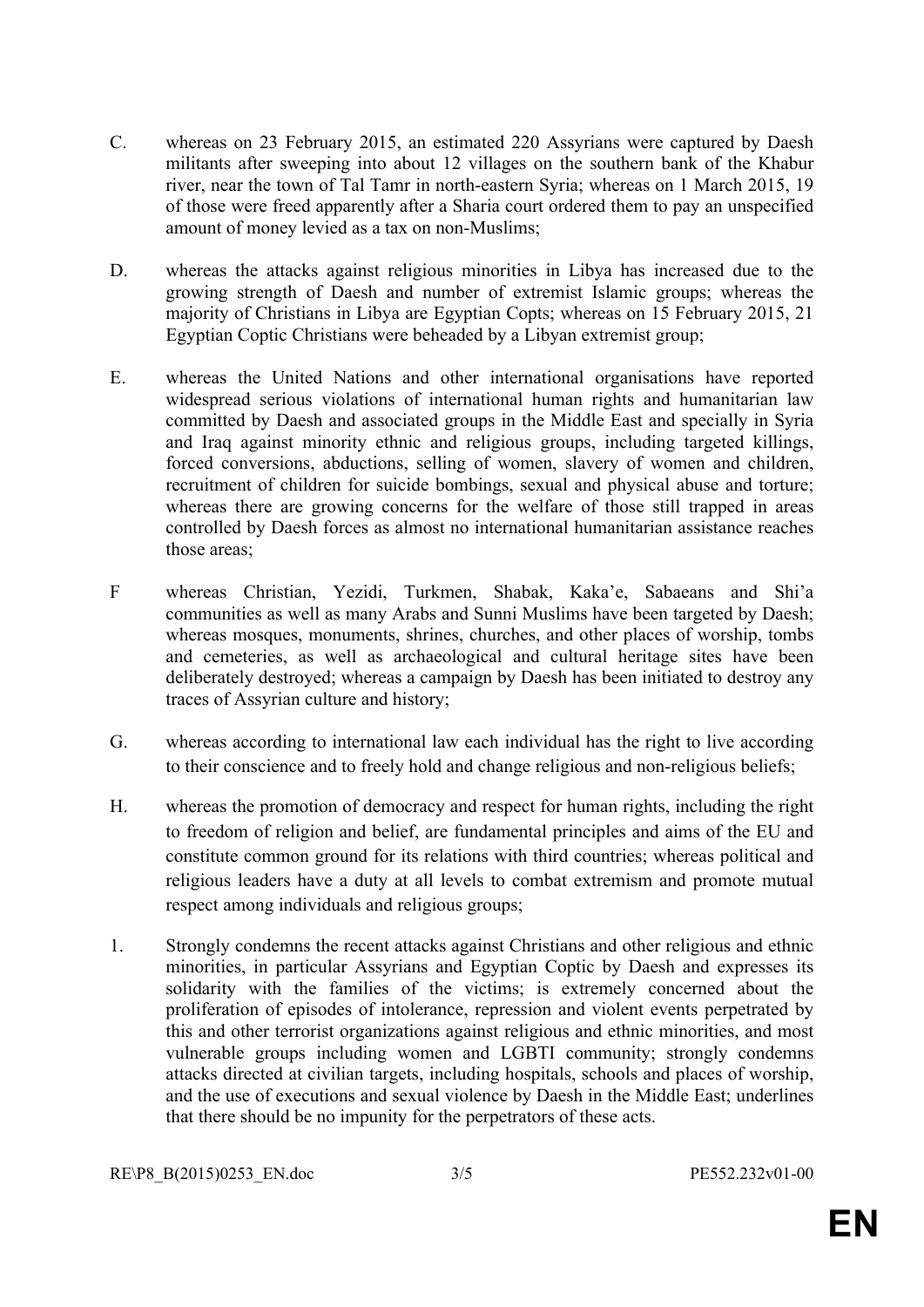- 2. Underlines that widespread or systematic attacks directed against civilians because of their ethnic or political background, religion, belief or gender and sexual orientation may constitute a crime against humanity and those responsible should be referred to the International Criminal Court; strongly condemns all forms of persecution, discrimination and intolerance based on religion and belief, and acts of violence against all religious communities; stresses once again that the right to freedom of thought, conscience and religion is a fundamental human right.
- 3. Condemns the destruction of sites representing some of the oldest civilizations in the world and their loss described by UNESCO as a campaign of "cultural cleansing"; expresses its concern about the reports that state that Daesh is selling valuable artefacts on the black market to fund its activities; calls on the Iraqi army to secure the historical sites under menace.
- 4. Supports all those engaged in the fight against the Daesh terrorism and other armed/terrorist groups; further calls on all regional actors and governments to cooperate fully in combatting the Daesh threat; stresses that such cooperation is vital to the security of the region.
- 5. Confirms and supports the inalienable right of all religious and ethnic minorities living in the Middle East, including Assyrians, to continue to live on their historical and traditional areas in dignity, equality and safety, and to practice freely their religion; stresses that the crimes committed against Christian minorities like Assyrians, Syriacs and Chaldeans, as well as Yezidis and Sunni and Shia Muslims, are a final push by Daesh for a complete religious cleansing in the region; notes that for centuries the members of different religious groups in this region used to coexist peacefully.
- 6. Stresses the importance of all actors providing military protection to particularly vulnerable groups targeted by Daesh in the Middle East, such as ethnic and religious minorities, including Christians, Yazedis and Turkmens, in the current crisis, and of their participation in future lasting solutions, with the aim of preserving their lives and tradition of intercultural, interethnic and interreligious coexistence in the region; calls on all parties involved in the conflict to respect universal human rights, to facilitate the provision of humanitarian aid and assistance through all possible channels.
- 7. Rejects without reservation and considers illegitimate the announcement by Daesh leadership that it has established a caliphate in the areas it now controls; emphasises that the creation and expansion of the 'Islamic caliphate', as well as activities of other extremist groups in the Middle East, is a direct threat to the security of the European countries.
- 8. Instructs its President to forward this resolution to the Vice-President of the Commission / High Representative of the Union for Foreign Affairs and Security Policy, the Council, the Commission, the EU Special Representative for Human Rights, the Governments and Parliaments of the EU Member States, the Government and Council of Representatives of Iraq, the Regional Government of Kurdistan, the